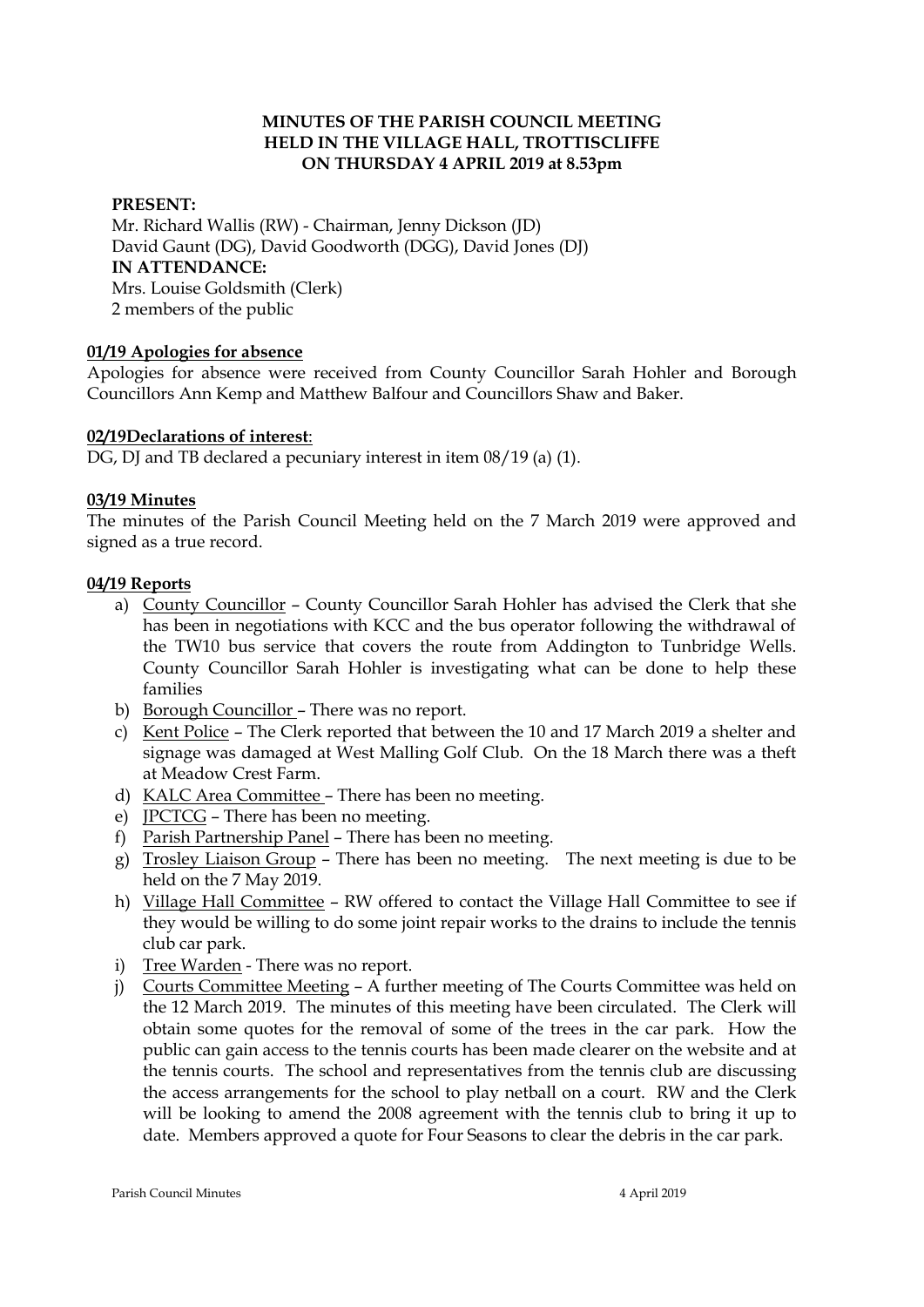## **05/19 Matters arising**

- **a)** T&MBC Call for Sites/Development of the Local Plan Two Planning Inspectors have been appointed who will now consider all of the submitted documents and will liaise with the Local Planning Authority in making preparations for the Examination expected to take place later this year.
- b) Progress with a Community Bid for The Plough Inn RW reported that there has been no progress
- c) Monthly Check of the Defibrillator The Clerk has carried out a monthly check and confirmed that the batteries and defibrillator are working. A training event on defibrillators is due to be held in Addington village hall on Thursday 25 April 2019 and has been advertised in the Pilgrims and on the website. The Clerk was asked to replace the faded sign about the defibrillator on the village noticeboard.
- d) Local Elections, 2 May 2019 The Clerk reported that there has been an uncontested election for Trottiscliffe. There are currently four spaces on the Parish Council. The Clerk will confirm whether applicants can be co-opted at the next meeting.

## **06/19 Finance & Policies**

Statement of payments to be made and income received

| <b>National Savings Account:</b> | £1,704.92             |
|----------------------------------|-----------------------|
| Nat West TPC TCC Account:        | £ 7,083.94            |
| Nat West TPC Reserve Account:    | £16,863.77            |
| Nat West TPC Current Account     | 193.26<br>$f_{\cdot}$ |
| Less cheque 000166               | 50.00                 |
|                                  | 143.26<br>£           |

## **Receipts**: There are none

#### **Cheques for signature TPC Current Account:**

| Supplier                                        | Description          | Cheque | Amount    |
|-------------------------------------------------|----------------------|--------|-----------|
|                                                 |                      | Number |           |
| Mrs L S Goldsmith                               | (Salary 4 weeks)     |        |           |
|                                                 | $(07/03 - 04/04/19)$ | 000252 | £180.96   |
| <b>HMRC</b>                                     | (Clerks Tax)         | 000253 | £120.00   |
| Mrs L S Goldsmith                               | (Clerks Expenses)    | 000254 | £143.24   |
| Four Seasons Maintenance Ltd (Repairs to fence) |                      | 000255 | £180.00   |
| Four Seasons Gardens Ltd.                       | (Grass cutting)      | 000256 | £ 260.63  |
| Doug Wanstall                                   | (Christmas Tree fee) | 000257 | £ $75.00$ |
| Castle Water                                    | (Allotments Water)   | 000258 | £287.18   |
| Total                                           |                      |        | £1,247.01 |

#### **Transfer from TPC Reserve Account to TPC Current Account: £1,250.00**

#### **Cheques for signature TPC TCC Account:** None

- a) Cheques for signature: The Chairman proposed that the cheques listed above be signed. Agreed
- b) Bank Mandate Unable to action given changes to constitution. Postponed to the next meeting.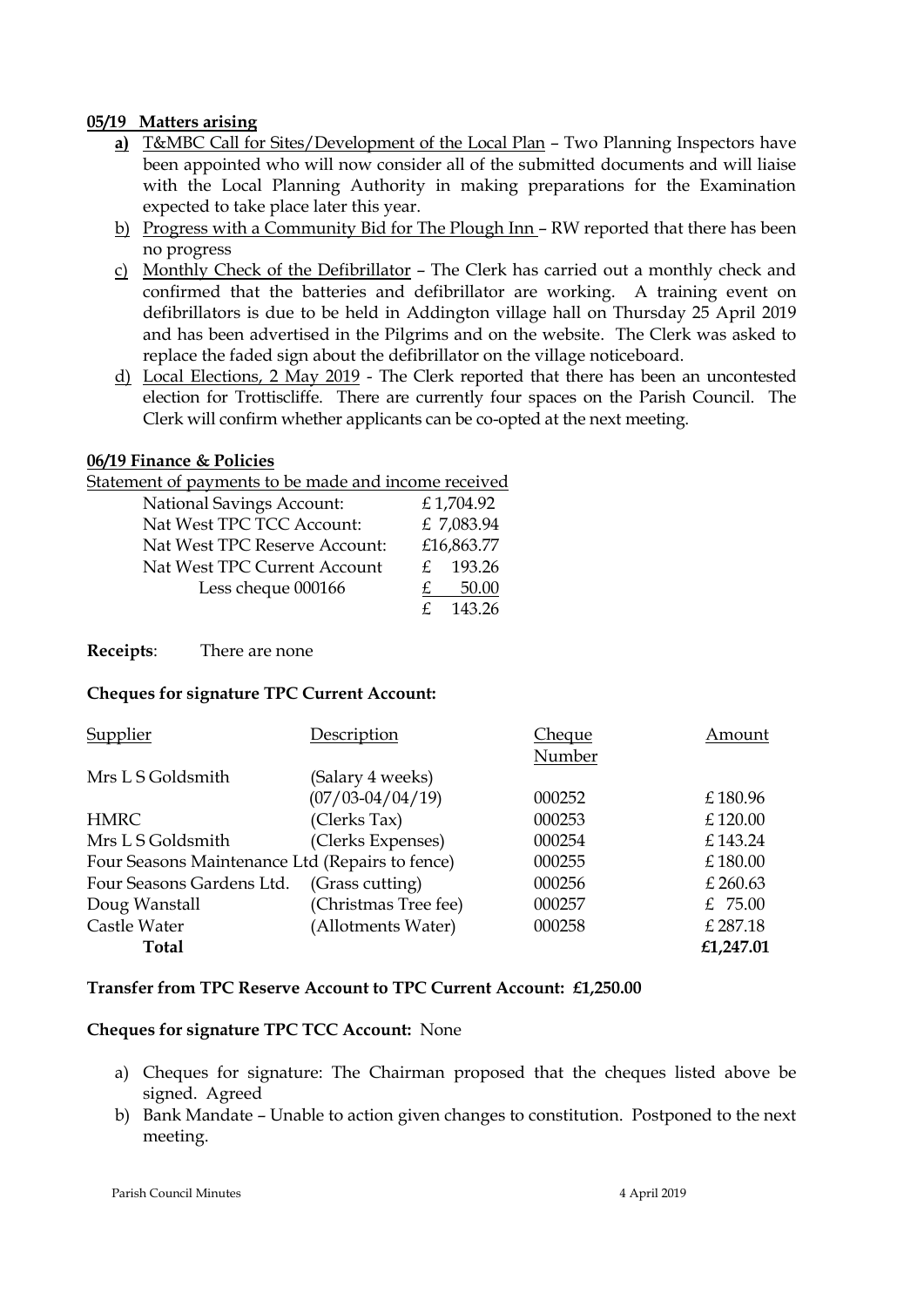# **07/19 Members of public:**

A member of public spoke in support of planning proposal TM/18/000283/FL and also was very concerned about photographs of a personal nature that have been placed on the planning portal.

# **08/19 Planning**

a) Applications:

*9.07pm DJ and DG declared a pecuniary interest and left the meeting.* 1] TM/19/00283/FL – Cedar House, Church Lane, Trottiscliffe, ME19 5EB

Retrospective: Erection of ancillary outbuilding.

*Resolved: No objection. The Clerk was asked to advise the Officer at T&MBC and Borough Councillor Ann Kemp about their concerns about photos of a personal nature being displayed on the planning portal.*

*9.17pm DJ and DG returned to the meeting. 2 members of the public left the meeting*

2] TM/19/0522/LDE – Addington Sand Pit, Addington Lane, Trottiscliffe

Lawful Development Certificate for Existing Use: Building ancillary to the former use as sand pit and land fill site. *Resolved: No objections*

3] TM/19/00511/FL – Orchard Leigh, Church Lane, Trottiscliffe, ME19 5EB

Two storey rear and part side extension with dormer windows and Juliet balcony, new windows to existing front elevation and velux windows. *Resolved: Object. Members feel that the character and the style of the house is not in keeping with the local area and that the bulk is disproportionate to the plot.*

b) Decisions from T&MBC:

1] TM/19/00295/FL – Elpatos, Pilgrims Way, Trottiscliffe, ME19 5EP

Demolition of existing double garage and construction of side extension together with removal of existing split-level terrace and replacement with a new single level terrace. *Refused*

c) Other planning matters

1] 19/00042/USEH - Millers Farm – The Clerk has reported to enforcement that a mobile home is now in use on the site. Enforcement have received an application, but are awaiting additional documents from the applicant before the determination can begin. 2] 19/00043/USEH - Trosley Farm – The Clerk has reported to enforcement that there appears to be someone living in the stables. The site has been inspected and Enforcement have advised that there is no evidence that any of the stables are being used at this time for residential purposes. There is a caravan on site but this is not used for residential accommodation.

3] 19/00041 - The George – The Clerk has reported that a large container has been installed and is in use at the rear of the pub. Enforcement has advised that a shipping container is being used to store refuse as they were allegedly receiving complaints from neighbours in relation to odours. The container has been placed upon concrete blocks and is not permanently affixed to the ground. Enforcement are investigating whether the container requires planning permission as defined by Section 55 of Town and Country Planning Act 1990.

4] 19/00067/WORK - Murrayfields, Taylors Lane – The Clerk has asked Enforcement to investigate an alleged breach of external lighting.

5] 19/00066/WORKS – Prunelle, Church Lane - The Clerk has asked Enforcement to investigate an alleged breach of external lighting.

6] The Grove, Taylors Lane – The Clerk to report an alleged breach of external lighting.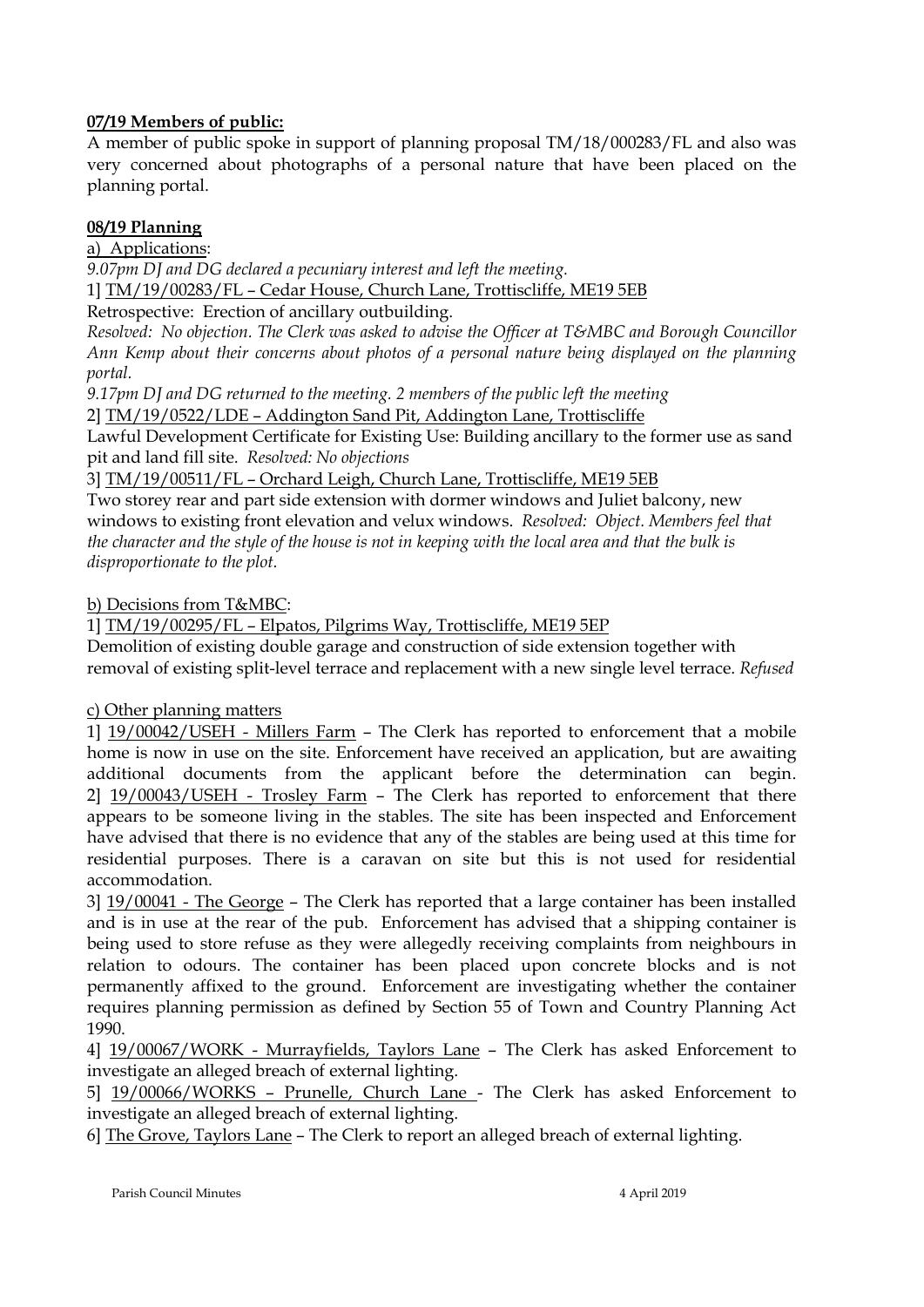## **09/19Highways, Footways and Footpaths**

1] Reported Faults

i) Request for a trief kerb – the Clerk has requested a trief kerb along Taylors Lane near to the pond where cars are regularly mounting the pavement. KCC has advised that bollards might be more appropriate. KCC has asked for some more information before providing a quote for both bollards and a trief kerb in terms of both the installation and ongoing maintenance.

PROW917452 Footpath MR177 – The Clerk has reported that the footpath is blocked by overgrown vegetation.

2] Big Conversation Update – The consultation has closed and the Clerk has been advised that the route which terminates at Maidstone Hospital is preferred. The Clerk will find out when the working group is next due to meet to discuss timetables and start date for this new service.

3] Withdrawal of the TW10 bus service – see item 04/19 (a).

4] Water on the road outside Prunelle, Church Lane – The Clerk was asked to contact the water company to try and find out what is being done to stop the consistent flooding of the road in this area.

5] Parking for the school – concern has been expressed about parents of children attending the school parking dangerously in the village and blocking sight lines and the road. The Clerk will ask the PCSO to visit the area at either school drop-off or collection time to assess the situation.

# **10/19 Open Spaces, Recreation Ground and Allotments**

1] Recreation Ground and playground – The Clerk was asked to investigate more signage about reminding users of the recreation ground the rules regarding dogs and the collection of dog waste.

2] Allotments – Toc Bhogal has kindly helped the Clerk obtain a quote for refurbishing the plaque. It would be cheaper to replace the plaque than try to refurbish it. Members agreed to not replace the plaque at the moment as since being cleaned properly it looks considerably better. The Clerk will thank Toc for all his help with this.

3] Trottiscliffe School Update – Members approved a quote from Four Seasons to install a ramp to improve the access to the side of the village hall to the recreation ground.

4] Community Farm – DGG will attend the Annual General Meeting due to be held on the 29 April 2019 and explain that he would prefer to act as a Liaison Officer than be appointed as a trustee of the Trottiscliffe School and Community Farm Committee. The Clerk has circulated a report and other communication from the Committee.

## **11/19] Correspondence**

a) For Information

1] Area 2 Planning Committee – 10 April 2019

2] Joint Transportation Board – 10 June 2019

3] Parish Partnership Panel – 13 June 2019

4] Standards Committee – 12 June 2019

5] KALC Area Committee Meeting – 23 May 2019

## b) On Circulation

1] Area 2 Planning Committee – Agenda for meeting due to be held on 10 April 2019

- 2] Wild Kent Spring 2019
- 3] Satswana GDPR Update